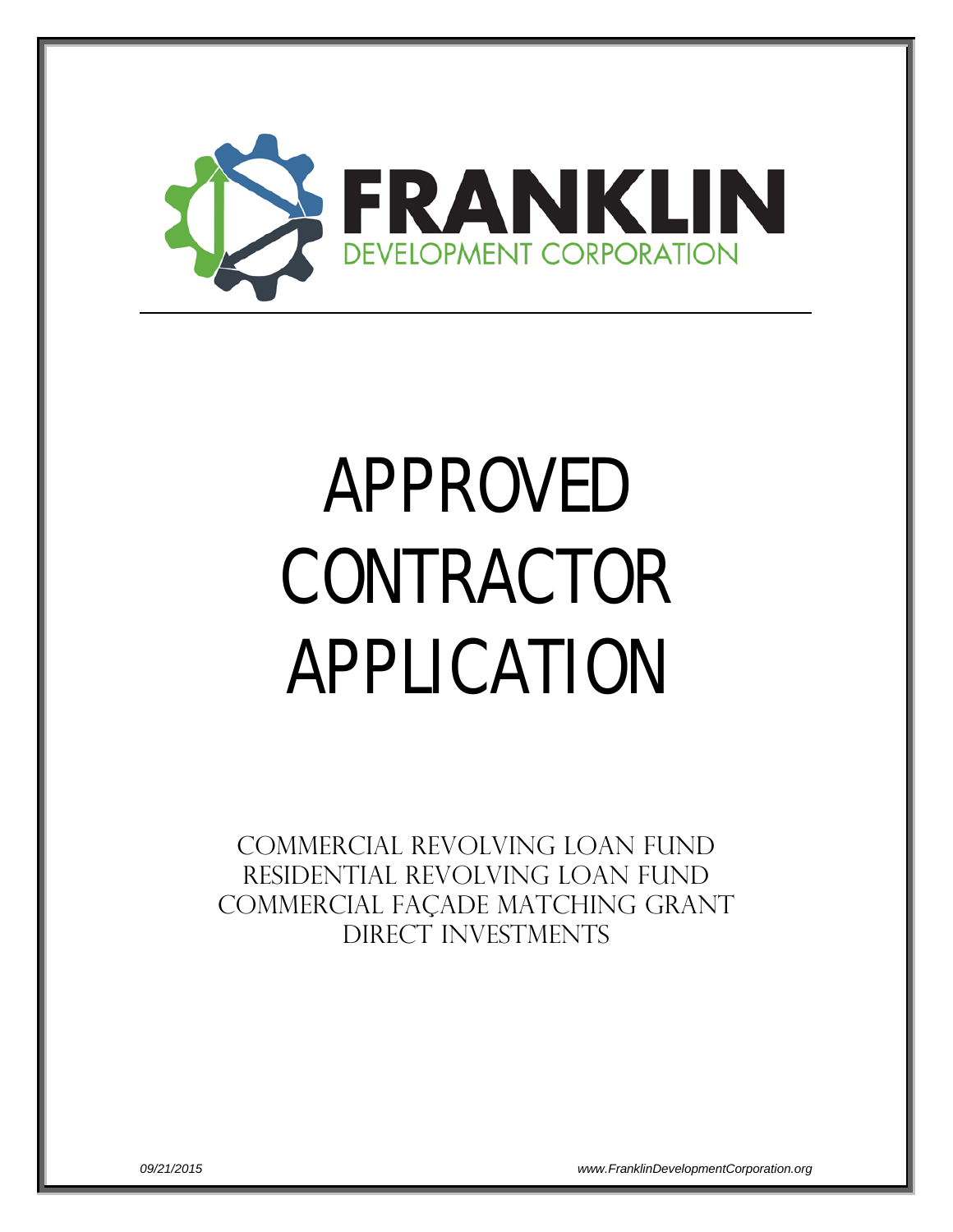## Introduction

The Franklin Development Corporation ("FDC") is a cooperative community organization created to encourage and aid the rehabilitation/renovation of historic and/or underutilized homes and buildings located within the Integrated Economic Development Area of historic Franklin and to promote new investment in cultural and commercial amenities in historic Franklin.

## The Approved Contractor List

Approved applications will allow Approved Contractors to be considered for work projects of clients participating in the Residential Revolving Loan Fund program, the Downtown Fund program, and grant programs of the FDC. The FDC will maintain an approved list of partners that borrows may choose from to complete each project. Approved partners will know and understand the architectural design guidelines and will be able to assist borrowers in preparing plans to be submitted to FDC for approval. All contractors, historic preservation groups, and developers are welcome to submit qualifications to FDC for consideration as an approved partner. Local partners will be given greater consideration. A list of qualification criteria with point values will be supplied by the FDC. An applicant for the Approved Contractor List must score 95 out of a possible 120 points to be accepted. Program participants who want to use a contractor not listed on the Approved Contractor List may ask the FDC to consider that contractor for acceptance to the Approved Contractor List.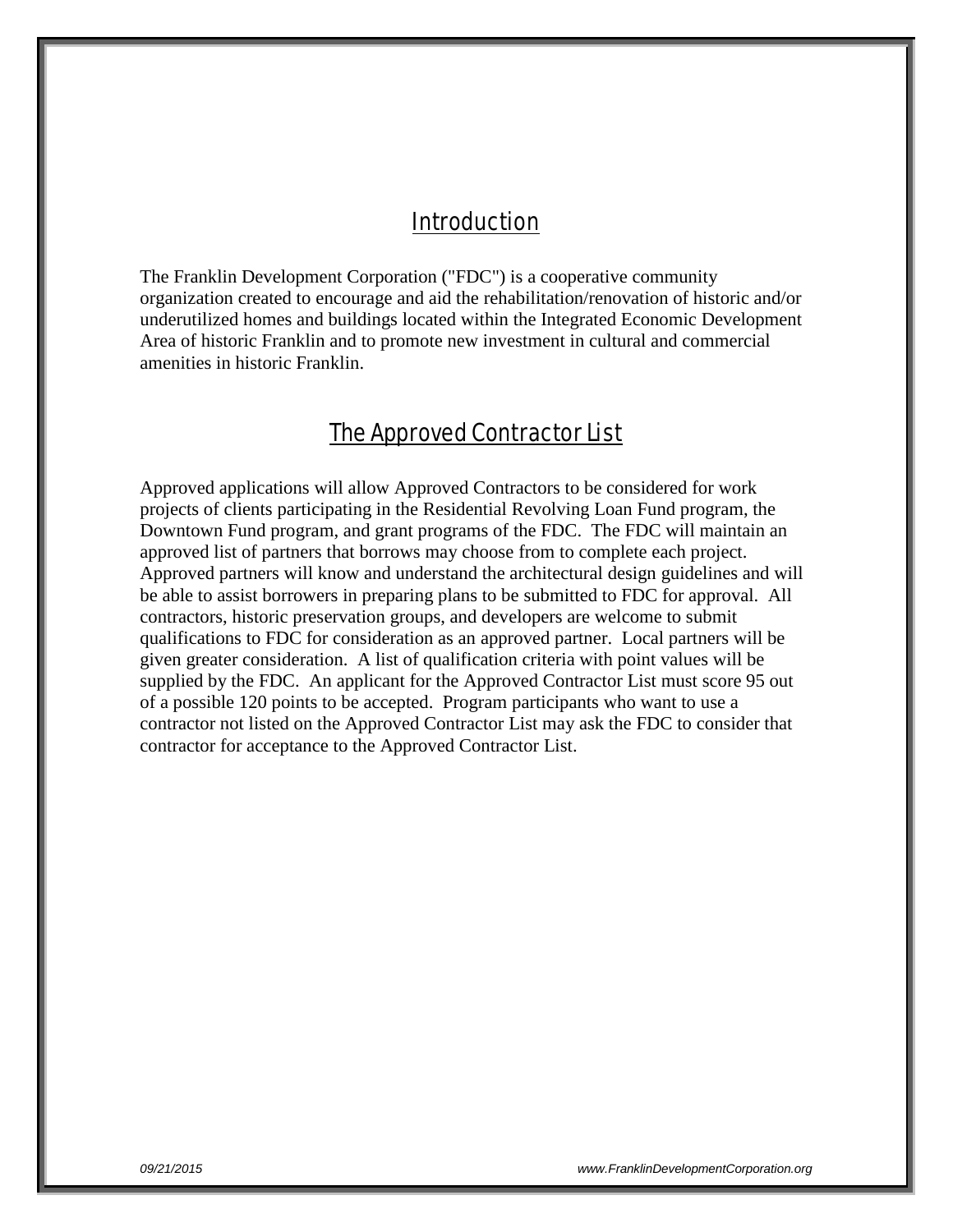## Approved Contractor Application

Franklin Development Corporation

## APPLICATION

| (Please print or type)                                                                                                                                                                                                                                  |
|---------------------------------------------------------------------------------------------------------------------------------------------------------------------------------------------------------------------------------------------------------|
| <b>CONTRACTOR INFORMATION:</b>                                                                                                                                                                                                                          |
| <b>Name of Company:</b>                                                                                                                                                                                                                                 |
| <b>Primary Business Owner Name:</b>                                                                                                                                                                                                                     |
| <b>Business Address:</b><br><u> 1989 - Johann Stoff, deutscher Stoff, der Stoff, der Stoff, der Stoff, der Stoff, der Stoff, der Stoff, der S</u>                                                                                                       |
|                                                                                                                                                                                                                                                         |
| <b>Business Phone #:</b>                                                                                                                                                                                                                                |
| Cell Phone #:                                                                                                                                                                                                                                           |
| <b>Email Address:</b>                                                                                                                                                                                                                                   |
| <b>Company Tax ID:</b><br>the control of the control of the control of the control of the control of the control of the control of the control of the control of the control of the control of the control of the control of the control of the control |
|                                                                                                                                                                                                                                                         |
| Yes No Amount: <u>\$</u><br><b>Bonded:</b>                                                                                                                                                                                                              |
| <b>Years in Business:</b><br><u> 1989 - Johann Stein, mars an deus Amerikaansk kommunister (* 1950)</u>                                                                                                                                                 |
| Worker's Comprehensive Insurance Coverage?  Yes<br>N <sub>0</sub>                                                                                                                                                                                       |
|                                                                                                                                                                                                                                                         |
| General Liability Insurance Coverage? Yes No Amount: \$                                                                                                                                                                                                 |
| <b>Credit Check Information for Primary Business Owner:</b>                                                                                                                                                                                             |
| Social Security Number: $\frac{1}{2}$ $\frac{1}{2}$ $\frac{1}{2}$ $\frac{1}{2}$ $\frac{1}{2}$ $\frac{1}{2}$ Date of Birth: $\frac{1}{2}$ $\frac{1}{2}$ $\frac{1}{2}$ $\frac{1}{2}$                                                                      |

## **ARCHITECTURAL DESIGN GUIDELINES:**

**\_\_\_\_\_\_\_\_\_\_\_\_\_\_\_\_\_\_\_\_\_\_\_\_\_\_\_\_\_\_\_\_\_\_\_\_\_\_\_\_\_\_\_\_\_\_\_\_\_\_\_\_**

**I have received a copy of the FDC's Architectural Design Guidelines and agree to comply fully with those guidelines in completing any and all projects funded in part or wholly by the FDC.**

*Contractor's Signature Date*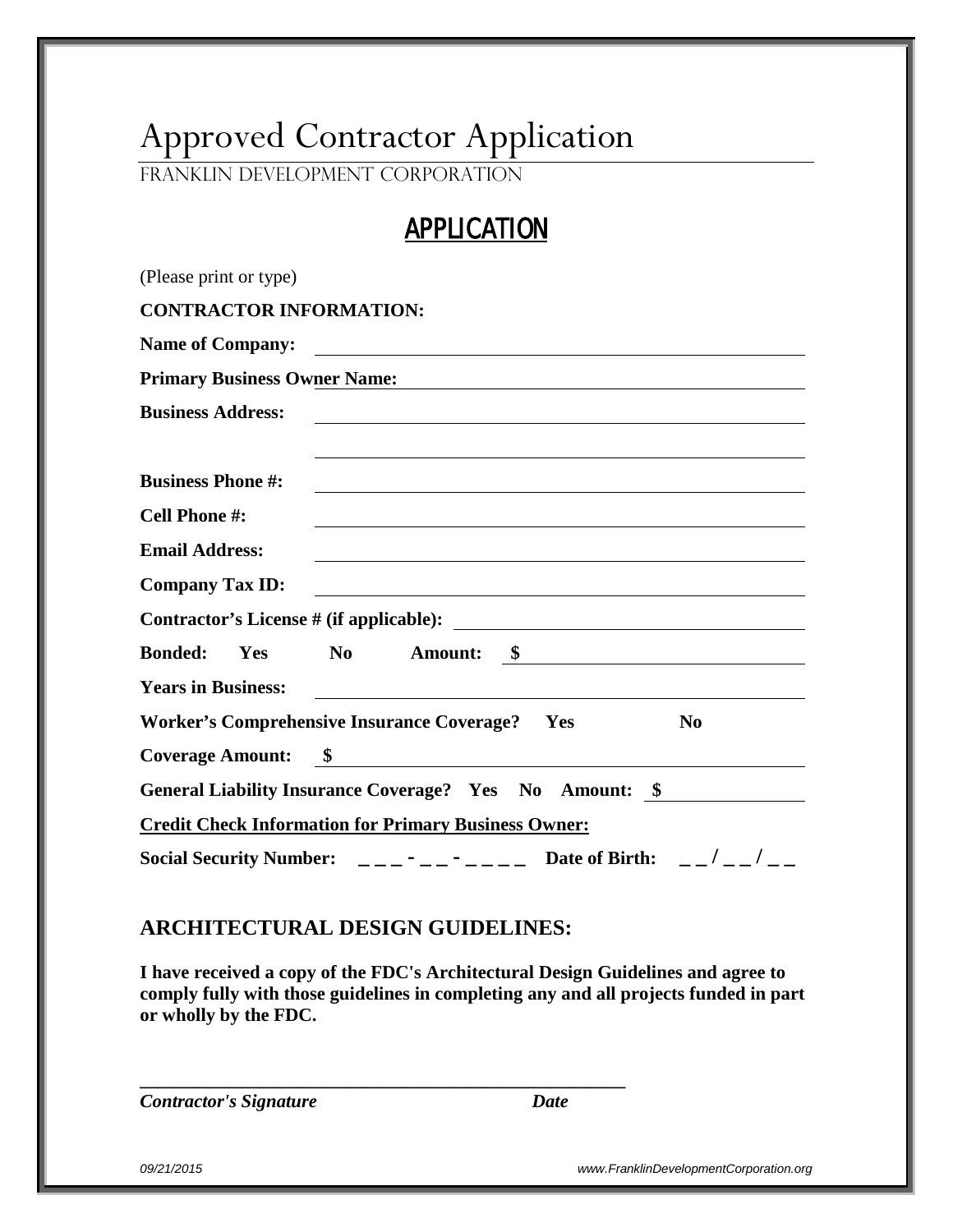## **REFERENCES:**

**(Please provide three references for work done within the past 18 months)**

| Name: 2008. 2008. 2010. 2010. 2010. 2010. 2010. 2010. 2010. 2010. 2010. 2010. 2010. 2010. 2010. 2010. 2010. 20 |                                                                                                                                     |
|----------------------------------------------------------------------------------------------------------------|-------------------------------------------------------------------------------------------------------------------------------------|
|                                                                                                                |                                                                                                                                     |
|                                                                                                                |                                                                                                                                     |
|                                                                                                                |                                                                                                                                     |
| Project Cost:                                                                                                  | and the control of the control of the control of the control of the control of the control of the control of the<br>Project Length: |
| Name: Name:                                                                                                    |                                                                                                                                     |
|                                                                                                                |                                                                                                                                     |
|                                                                                                                | Phone: Email: Email:                                                                                                                |
|                                                                                                                |                                                                                                                                     |
|                                                                                                                | Project Length:                                                                                                                     |
|                                                                                                                |                                                                                                                                     |
|                                                                                                                |                                                                                                                                     |
| Phone:                                                                                                         | Email:                                                                                                                              |
|                                                                                                                |                                                                                                                                     |
|                                                                                                                |                                                                                                                                     |